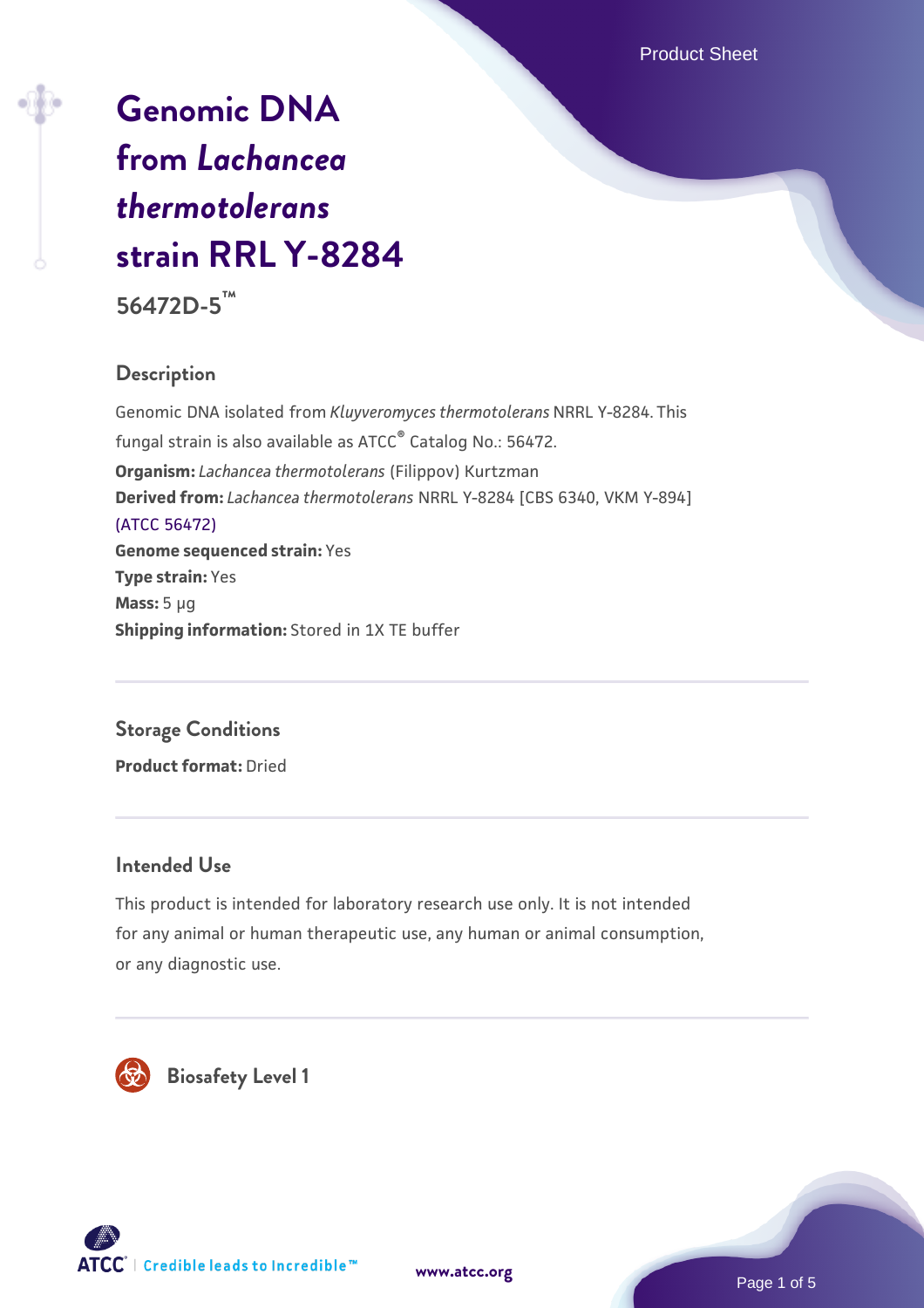**56472D-5**

ATCC determines the biosafety level of a material based on our risk assessment as guided by the current edition of *Biosafety in Microbiological and Biomedical Laboratories (BMBL)*, U.S. Department of Health and Human Services. It is your responsibility to understand the hazards associated with the material per your organization's policies and procedures as well as any other applicable regulations as enforced by your local or national agencies.

### **Certificate of Analysis**

For batch-specific test results, refer to the applicable certificate of analysis that can be found at www.atcc.org.

## **Quality Control Specifications**

**Integrity:** Integrity of DNA was determined by electrophoresis on a 1% agarose gel

#### **Notes**

Genomic DNA isolated from fungi is appropriate for PCR\* and other molecular biology applications.

\*The polymerase chain reaction (PCR) process is covered by patents owned by Hoffmann-LaRoche Inc. Use of the PCR process requires a license.

#### **Material Citation**

If use of this material results in a scientific publication, please cite the material in the following manner: Genomic DNA from *Lachancea thermotolerans* strain RRL Y-8284 (ATCC 56472D-5)

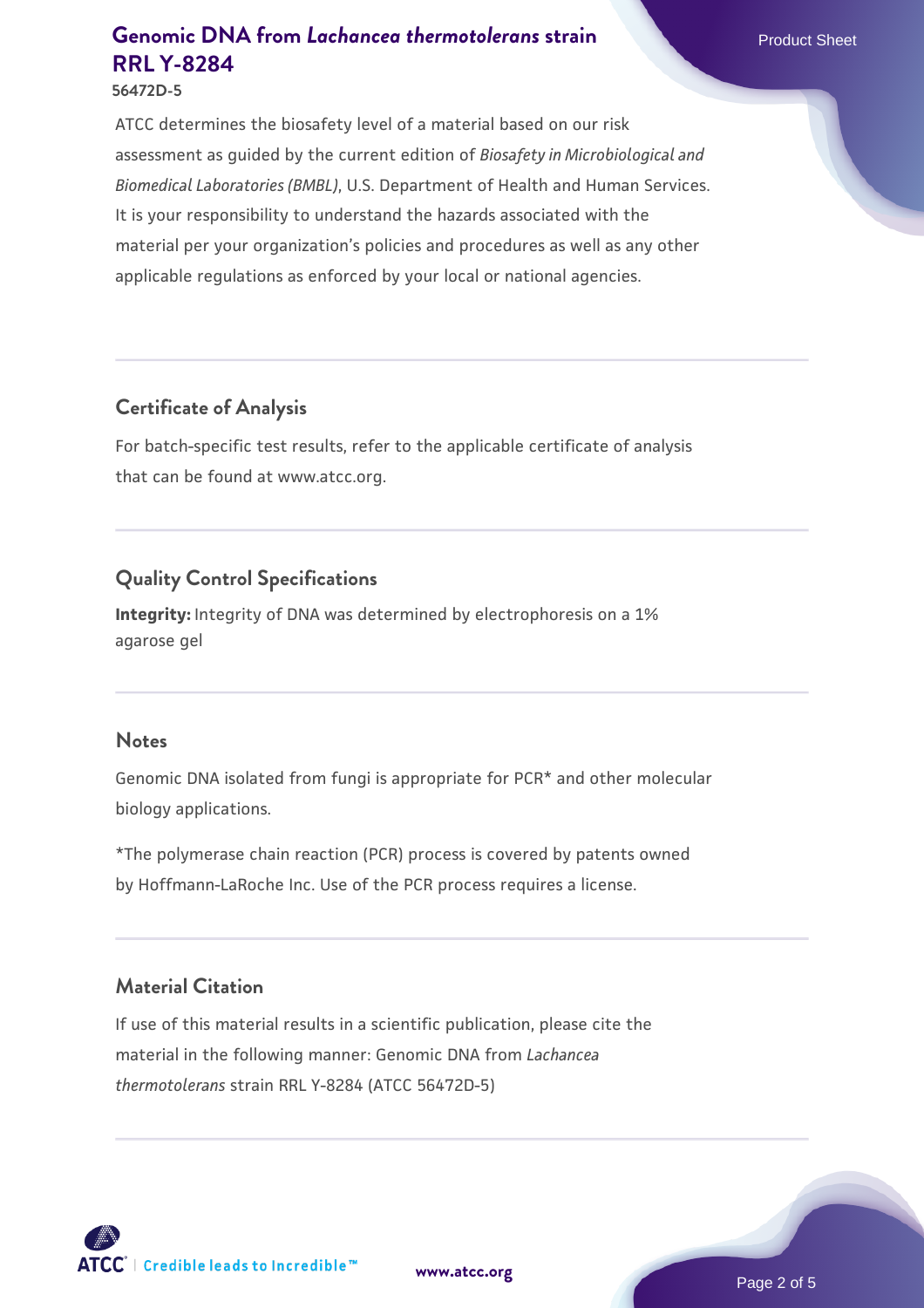**56472D-5**

### **References**

References and other information relating to this material are available at www.atcc.org.

### **Warranty**

The product is provided 'AS IS' and the viability of ATCC® products is warranted for 30 days from the date of shipment, provided that the customer has stored and handled the product according to the information included on the product information sheet, website, and Certificate of Analysis. For living cultures, ATCC lists the media formulation and reagents that have been found to be effective for the product. While other unspecified media and reagents may also produce satisfactory results, a change in the ATCC and/or depositor-recommended protocols may affect the recovery, growth, and/or function of the product. If an alternative medium formulation or reagent is used, the ATCC warranty for viability is no longer valid. Except as expressly set forth herein, no other warranties of any kind are provided, express or implied, including, but not limited to, any implied warranties of merchantability, fitness for a particular purpose, manufacture according to cGMP standards, typicality, safety, accuracy, and/or noninfringement.

### **Disclaimers**

This product is intended for laboratory research use only. It is not intended for any animal or human therapeutic use, any human or animal consumption, or any diagnostic use. Any proposed commercial use is prohibited without a license from ATCC.

While ATCC uses reasonable efforts to include accurate and up-to-date information on this product sheet, ATCC makes no warranties or representations as to its accuracy. Citations from scientific literature and





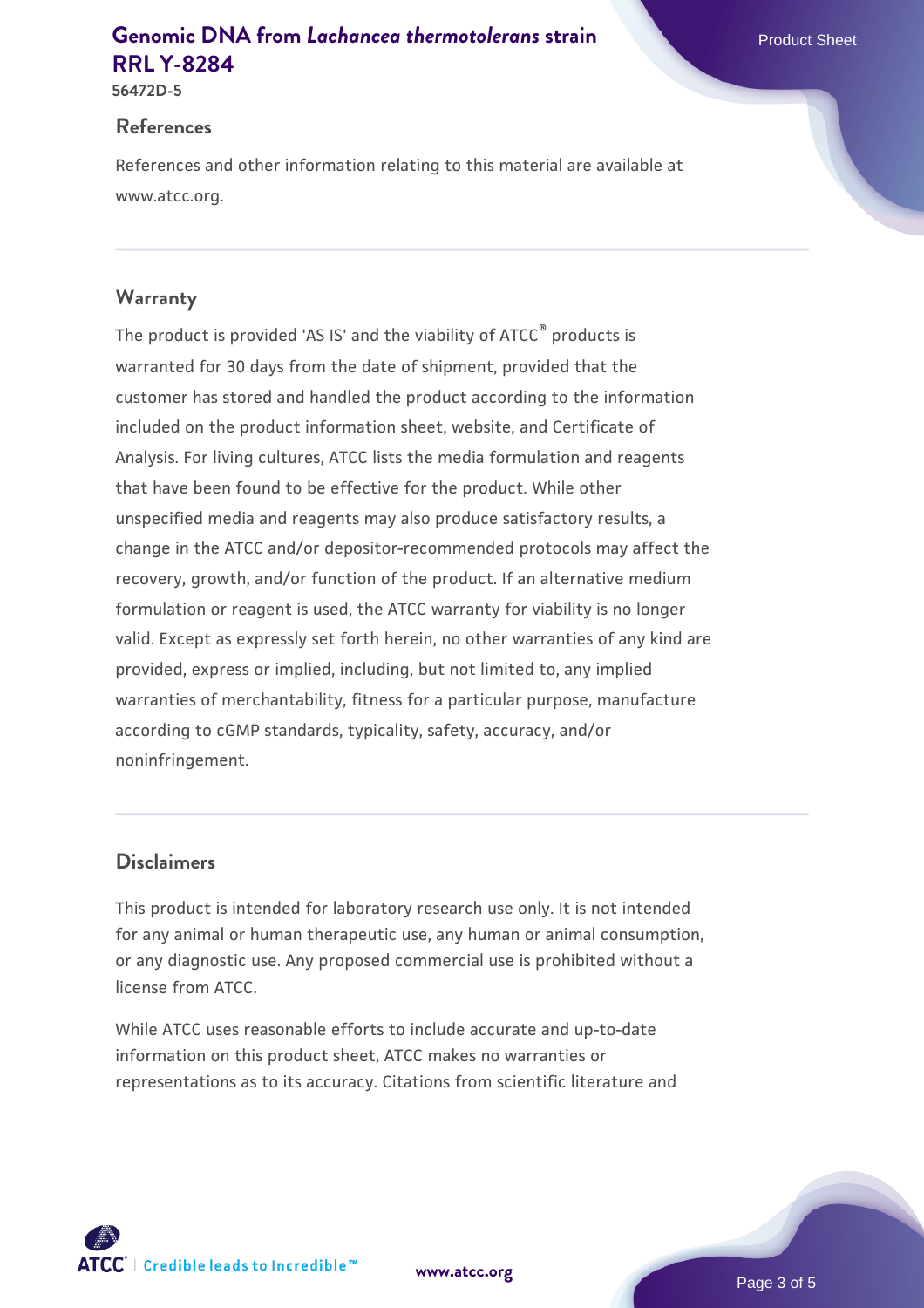**56472D-5**

patents are provided for informational purposes only. ATCC does not warrant that such information has been confirmed to be accurate or complete and the customer bears the sole responsibility of confirming the accuracy and completeness of any such information.

This product is sent on the condition that the customer is responsible for and assumes all risk and responsibility in connection with the receipt, handling, storage, disposal, and use of the ATCC product including without limitation taking all appropriate safety and handling precautions to minimize health or environmental risk. As a condition of receiving the material, the customer agrees that any activity undertaken with the ATCC product and any progeny or modifications will be conducted in compliance with all applicable laws, regulations, and guidelines. This product is provided 'AS IS' with no representations or warranties whatsoever except as expressly set forth herein and in no event shall ATCC, its parents, subsidiaries, directors, officers, agents, employees, assigns, successors, and affiliates be liable for indirect, special, incidental, or consequential damages of any kind in connection with or arising out of the customer's use of the product. While reasonable effort is made to ensure authenticity and reliability of materials on deposit, ATCC is not liable for damages arising from the misidentification or misrepresentation of such materials.

Please see the material transfer agreement (MTA) for further details regarding the use of this product. The MTA is available at www.atcc.org.

### **Copyright and Trademark Information**

© ATCC 2021. All rights reserved. ATCC is a registered trademark of the American Type Culture Collection.

#### **Revision**

This information on this document was last updated on 2022-03-10



**[www.atcc.org](http://www.atcc.org)**